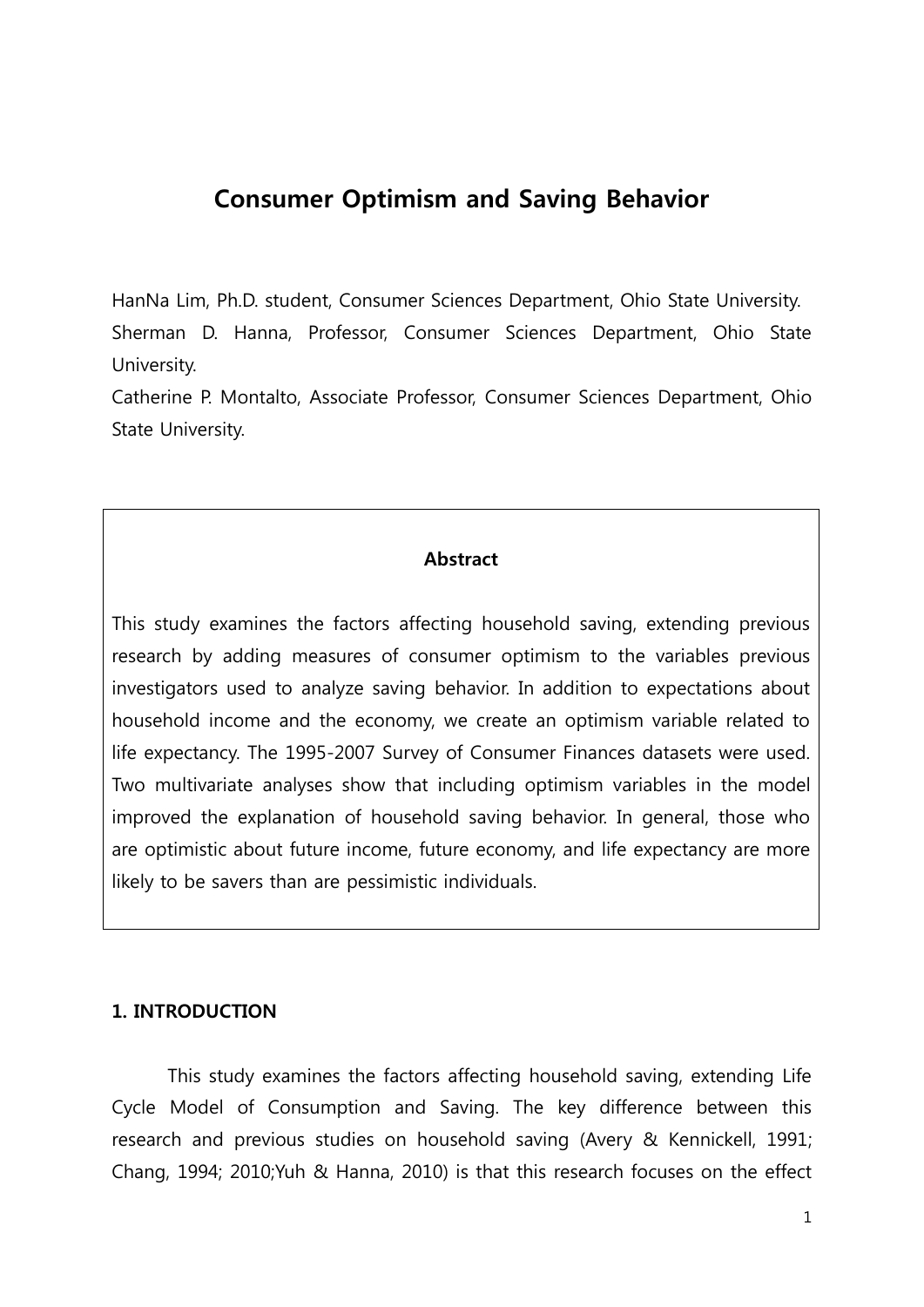of psychological factors on household saving, especially optimism.

Katona (1968; 1974) emphasized the importance of psychological factors in the research on consumer behavior. He mentioned that consumers' expenditures are a function both of ability to buy and willingness to buy. While ability to buy is represented by income, possessions, and access to credit, willingness to buy depends on attitudes and expectations about personal finances and the economy as a whole (Katona, 1968). The main stream of the research has focused on ability to buy, but to fully understand consumer behavior, consumer expectations need to cover in consumer research as well.

There are various financial behaviors, but this study deals with household saving behaviors. The saving decision involves many uncertainties and therefore depends on consumer expectations. In the basic life cycle model (Browning & Crossley, 2001), individuals are unrealistically assumed to be knowledgeable about their future income, the future economy, and their life expectancy and other future life events. However, in reality, perfect knowledge is impossible. Household saving decisions could tend to be affected by consumers' subjective expectations rather than what will really happen in the future.

Therefore, this study aims to investigate how various attitudinal variables, especially optimism-related variables, affect household saving behaviors. Brief literature reviews on optimism and planning horizon are presented and then discussion on the data sets, measurement of variables, and analytic method are followed. Finally, the main findings about the effect of consumer optimism on their saving behavior are presented and the implications of this study are discussed.

## **2. LITERATURE REVIEW**

## **2.1 OPTIMISM**

In Puri and Robinson's work (2007), optimism is defined as generalized positive expectations about future events. Some researchers consider overconfidence as a same concept with optimism but overconfidence is defined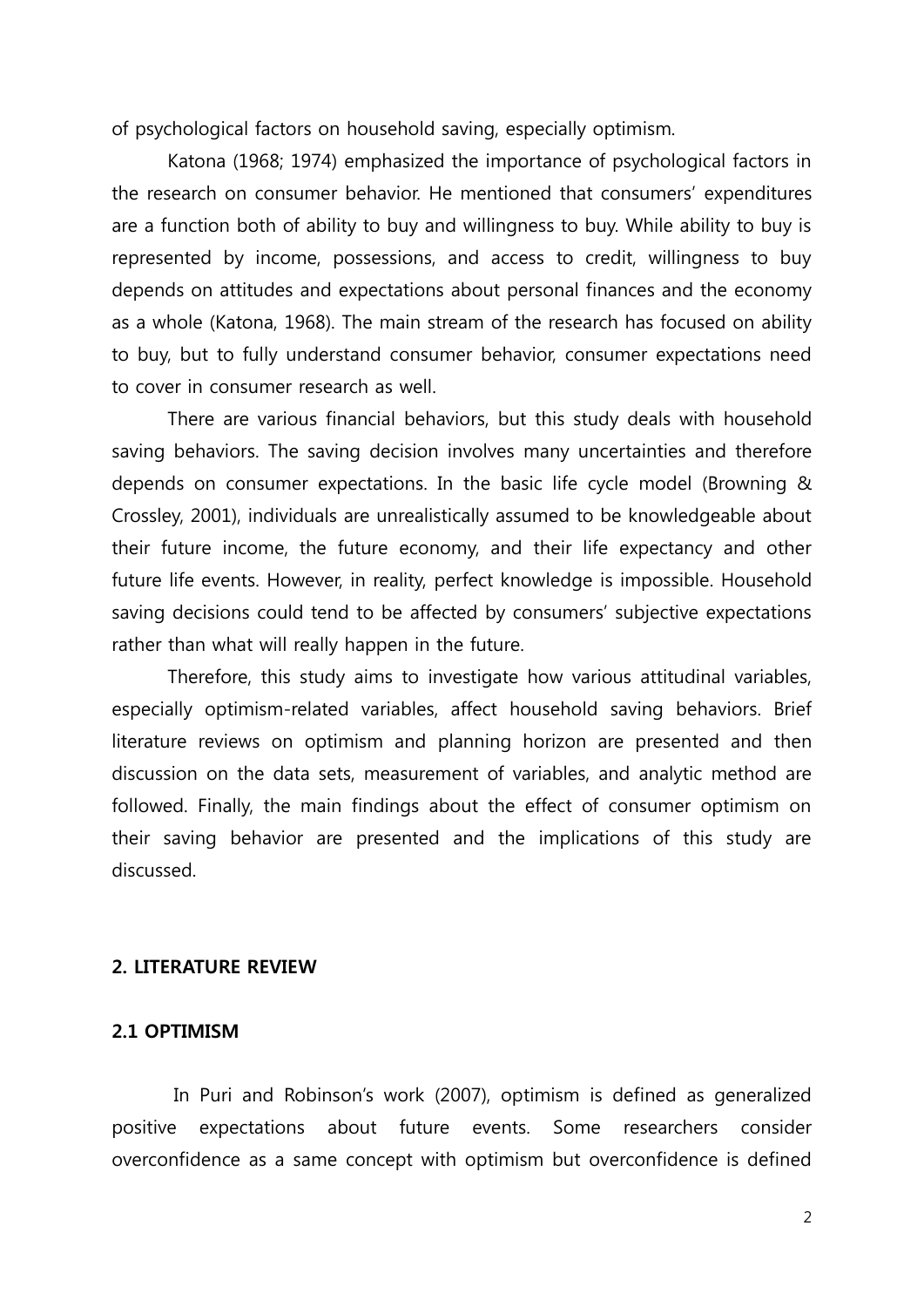as the belief that the precision of one's information is greater than it actually is.

Optimism is pervasive in everywhere in human life (Thaler & Sunstein, 2008). Students expect that their grades would be better than others', people starting new businesses expect that their chance of success is higher than it really is, and smokers expect that they will be less likely to be diagnosed with lung cancer and heart diseases. However, optimism has been discussed as one of the factors leading suboptimal decision making of individuals, and hence lowering utility (Puri & Robinson, 2007).

The stream of the research on consumer optimism and financial decisions could be categorized into two subjects; one is consumer optimism and saving behavior and the other is consumer optimism and investment behavior.

Related to saving behaviors, it is presumed that optimism leads to lowering the probability of saving from Katona's research (1968; 1974). Katona stated that wants are not static and when people are optimistic regarding their own and the economy's prospects, new wants arise. Contrariwise, when a person is disappointed about the future it may result in a feeling of saturation with goods and larger savings. However, recent empirical studies have shown the opposite results from Katona. Rha et al. (1998) and Yuh and Hanna (2010) found that those who expect future income to increase are more likely to be savers than those who expect income to decrease. Also, in Puri and Robinson (2007), life expectancy miscalibration affects saving decision. That is, the people who overestimate their life expectancy compared to the life expectancy implied by statistical tables are more likely to be savers. After they categorized top 5% of optimists as extreme optimists, they concluded that while too much optimism may be detrimental to one's economic well-being, a moderate amount of optimism is associated with better decision-making.

Empirical studies about consumer optimism and investment behavior (Balasuriya et al. 2010; Gervais et al., 2002; Jacobsen et al., 2008; Puri & Robinson, 2007) show the consistent result that optimistic people are more likely to be risk takers, underestimating risk or investing more in stock.

## **2.2 Planning horizon**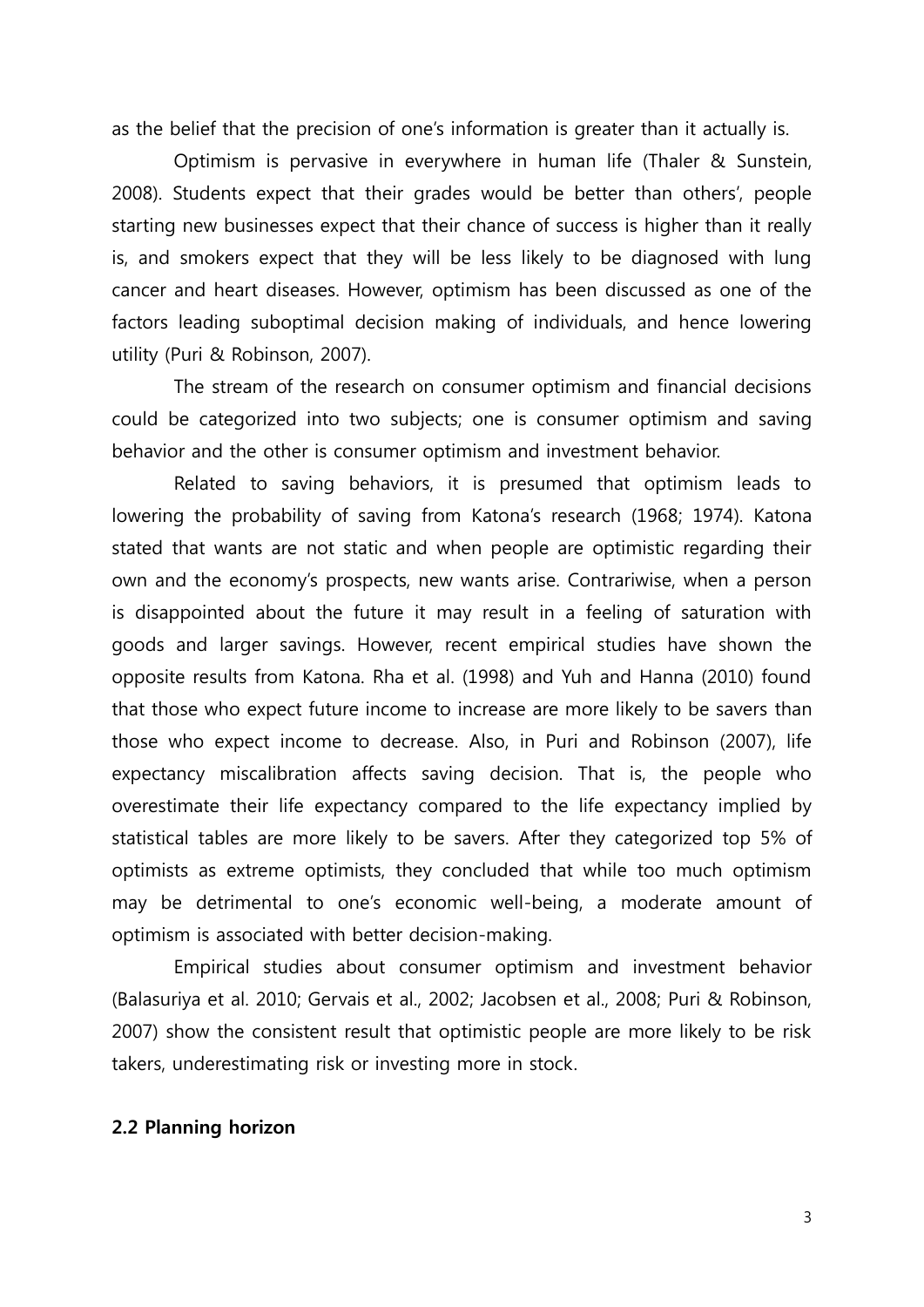Planning horizon is defined as the length of time period that is taken into account in the process of planning expenditures and savings (Rabinovich & Webley, 2007). The importance of the individual's time horizon in determining intertemporal choices has been pointed by economists, psychologists, and sociologists (Lea et al., 1995). Also, Rabinovicy and Webley (2007) stated that time horizon has been shown to discriminate between savers and non-savers and to predict saving behavior in previous research. Researchers explain the effects of planning horizon on saving behavior by linking planning horizon to self-control (Rabinovich & Webley, 2007), subjective discount rate (Lea et al., 1995) and saving taste (Pence, 2001).

Recent empirical studies (Fisher & Montalto, 2010; Rabinovich & Webley; Rha et al., 1998) have shown a consistent relationship between planning horizon and saving behavior: the longer time horizon an individual has, the more likely to save s/he is. DeVaney et al. (2007) found that the longer time horizon an individual has, the higher level of hierarchy of saving motives s/he has.

#### **3. METHOD**

#### **3.1DATA SET**

This study used the 1995, 1998, 2001, 2004, and 2007 Survey of Consumer Finances (SCF) data sets. SCF is a triennial cross-sectional national survey, which is sponsored by Federal Reserve Board of the United States. The SCF data sets before 1995 were not used in this study since one of the key variables to measure optimism is available only from 1995. The sample sizes were 4,299 in 1995, 4,305 in 1998, 4,442 in 2001, 4,519 in 2004, and 4,418 in 2007 and the total sample was 21,983.

Since the SCF oversamples higher wealth groups, the SCF data does not represent the U.S. population as a whole. Therefore, this study used weights for descriptive analyses. However, for multivariate analyses, this study did not use weights, following the recommendation from Lindamood et al.'s article (2007).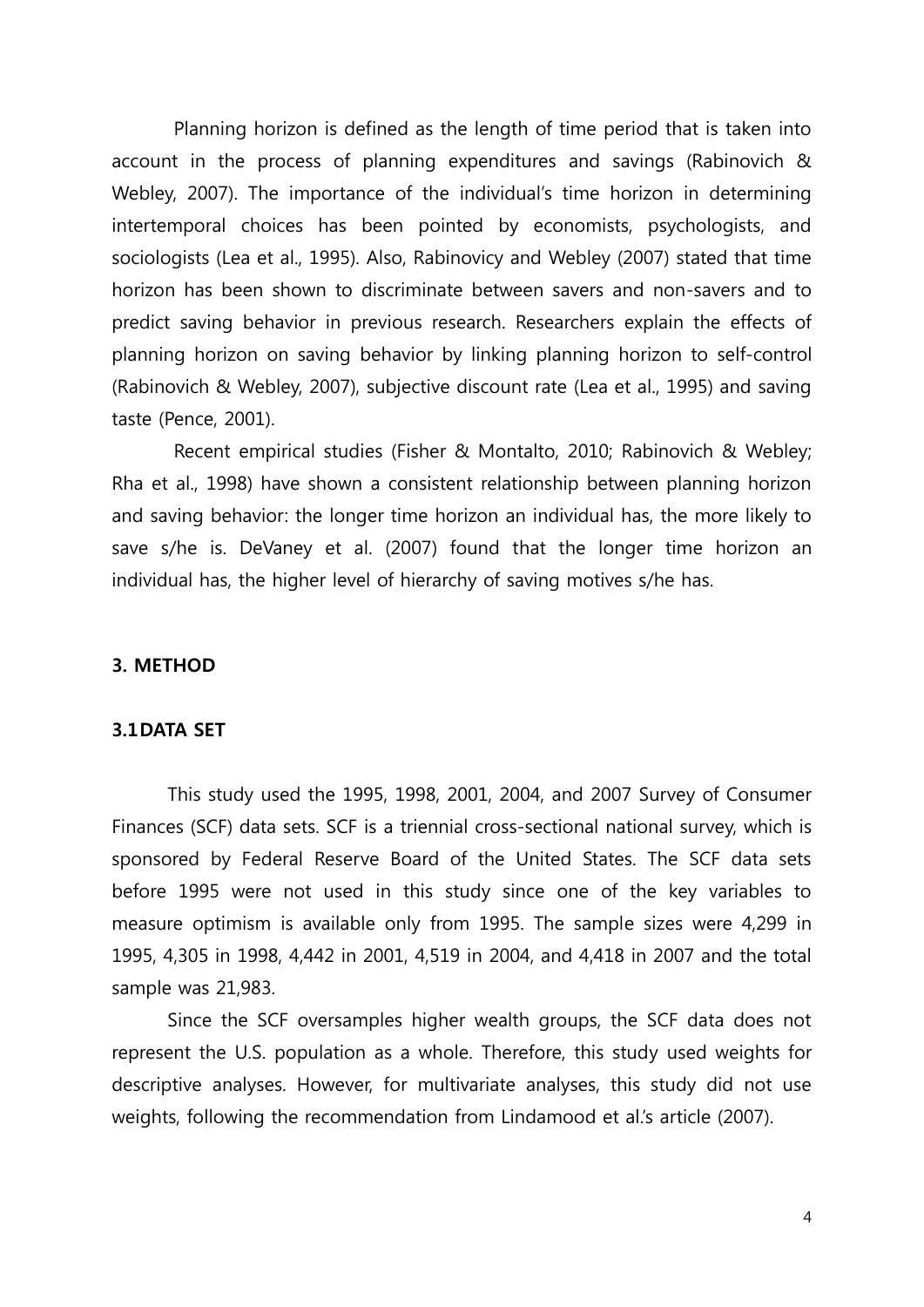#### **3.2 MEASUREMENT OF VARIABLES**

#### **3.2.1 DEPENDENT VARIABLE**

The dependent variable of this study is whether the household spent less than income during the previous year or not, following several previous studies, including Yuh and Hanna (2010). When the respondents reported that their spending was less than income over the past year, they were regarded to have saved. Furthermore, even when the respondents reported that their spending was same as income or their spending exceeded income, if they purchased a home or automobile, or spent for any investments, they were regarded to have saved. However, when the respondents reported that their spending was same as income or their spending exceeded income and that they didn't purchase a home or automobile nor spent for any investments, they were regarded not to have saved.

#### **3.2.2 INDEPENDENT VARIABLES**

The independent variables classified into the year of the survey, social demographic characteristics, working status, income and wealth-related factors, need to save, and attitudes. The important issue in measurement of variables is to use whether the respondent's data or the head's data, or even the household data which is created based on both partners' data when it is couple household. In this research, since the dependent variable is whether the household saved or not, most of the variables were transformed to household level by combining both partners' data if available. However, since the SCF asks the attitude-related questions only to the respondent, the related variables were measured based on respondent's data.

## Survey year

As mentioned earlier, 1995, 1998, 2001, 2004, and 2007 SCF data sets were used in this study. Therefore, the survey year variable has 5 categories, and in the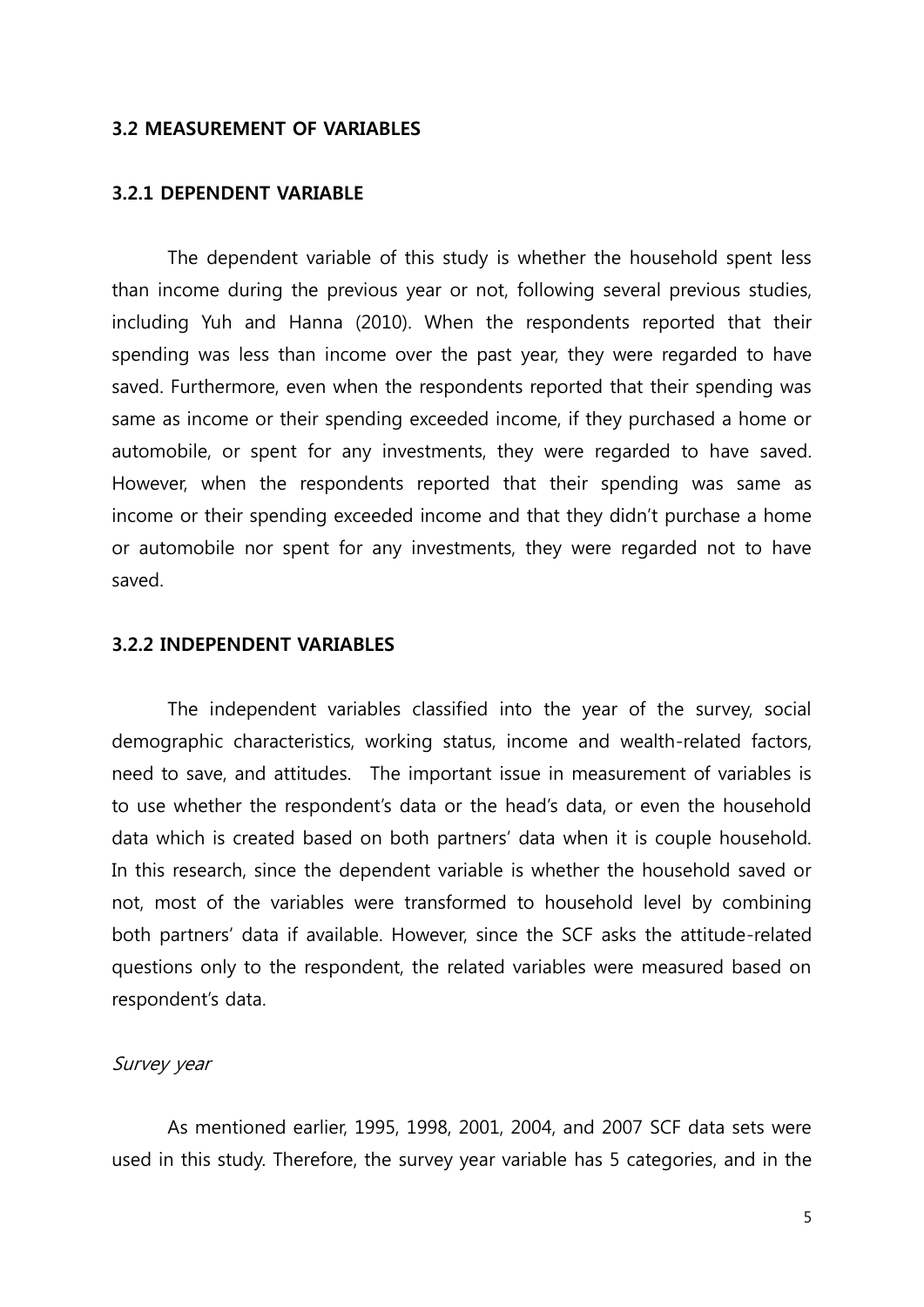multivariate analyses we used 4 dummy variables to represent differences from the reference year, 1995.

#### Social demographic characteristics

Social demographic characteristics include age, marital status, racial/ethnic group, the education level of household, and the presence of a child under age 19. Respondent's age is categorized as under age 30, age 30-39, age 40-49, age 50-59, age 60-69, and age 70 or over. Marital status has four categories: married, living with partner, single male, and single female. Racial/ethnic group is categorized as white, black, Hispanic, and other. The education level of household was created by taking higher education level between both partner's education level if couple household or taking respondent's education level if single household. And then it is categorized as less than high school, high school degree, some college, and Bachelor's degree and above. The reason that the higher education level between two was used is based on the assumption that the financial decision making in household is strongly affected by the partner whose education level higher than the other. To measure the presence of a child under age 19, the data on the relationship with the people who live with the respondent other than partner and their age were used. This variable is dichotomous.

#### Working status

Self-employment of household and retirement of household are included in working status. If the respondent reported his/her job as self-employed, partnership, or consultant/contractor, and then this person is regarded as being self-employed; also if the respondent reported to be retired or disabled then this person is regarded as being retired. If single household, the household is categorized as being self-employed when the respondent reported to be selfemployed and the household is categorized as being retired when the respondent reported to be retired. However, if couple household, the household is categorized as being self-employed only when both partners are self-employed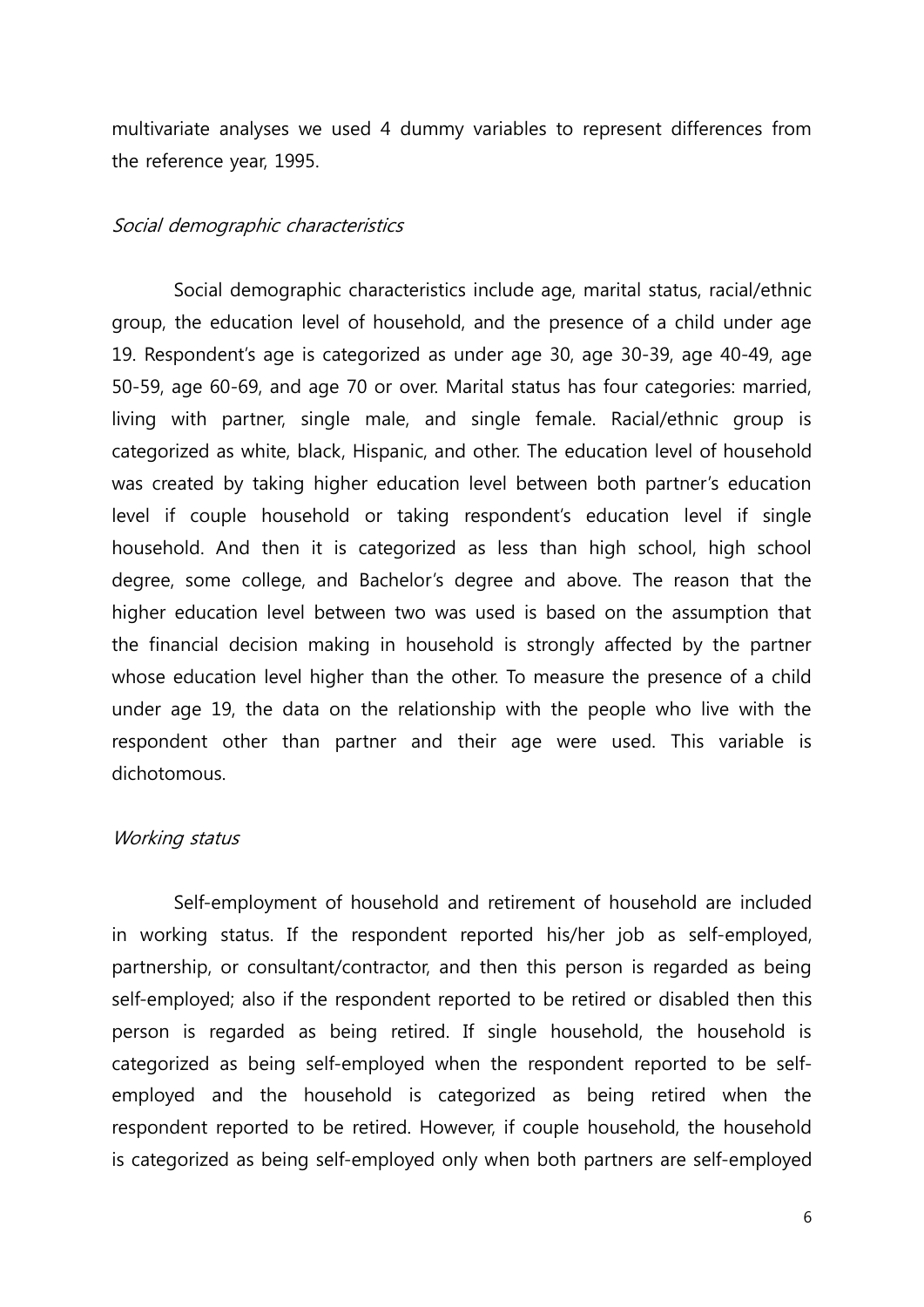and the household is categorized as being retired only when both partners are retired. The reason that the household working status was created in the strict way is based on the thought that the household which has both partners being self-employed or retired is pretty different with one which has either partner being self-employed or retired.

## Income and wealth-related factors

Income and wealth-related factors include homeownership, income, net worth, current income relative to normal, and household health status. Homeownership is dichotomous variable. Income is measured as the total income received during past year and if income was reported as negative value in original SCF variable, it was transformed to 0 in the descriptive analysis. For multivariate analysis, the income of zero was transformed to 0.01 and log of income was used. Net worth is based on numerous variables from SCF variables which are related to assets and debts. Like income, log of net worth was used for multivariate analysis and if the net worth turned out to be negative, it was transformed to the log of 0.01. Current income relative to normal is categorized as higher than normal, lower than normal, or normal. Household health status was created by taking worse health status between both partners' health status if couple household or taking respondent's health status if single household. And then, it is categorized as excellent, good, fair, and poor. The reason that the worse health status between two was used is based on the assumption that bad health status is critically affecting to household financial strain.

#### Need to save

Need to save includes being covered by health insurance and being able to get emergency fund from friends and relatives. If everyone in household is covered by government-funded or private health insurance, the household is regarded as being covered by health insurance. Also, if a respondent reported that he/she could get financial assistance of \$3,000 or more from friends or relatives, the household is regarded as being able to get emergency fund.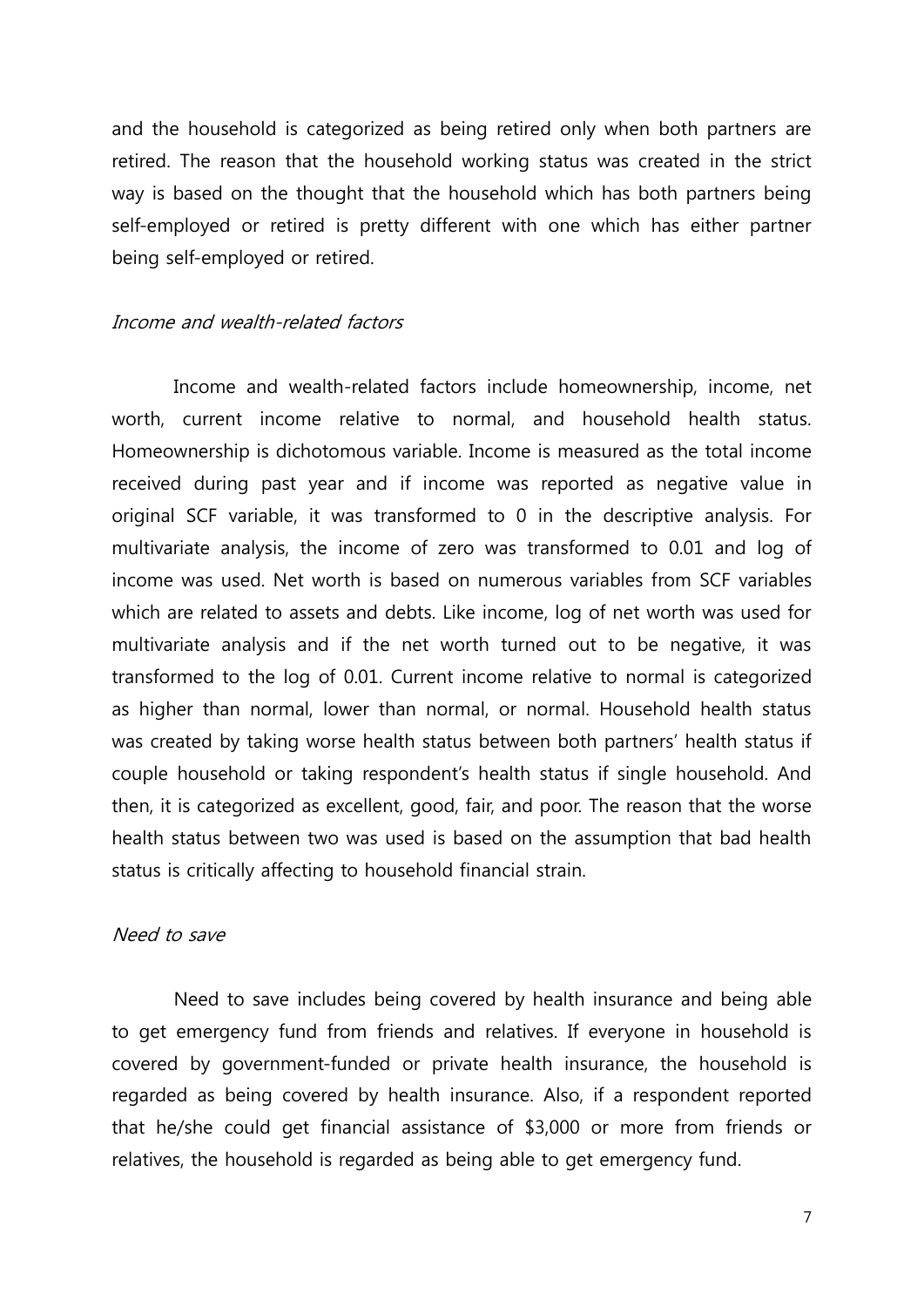### **Attitudes**

This study focuses on the effect of optimism on household saving decision and this part is the key difference from previous studies on household saving (Avery & Kennickell, 1991; Chang, 1994; 2010;Yuh & Hanna, 2010). Optimism includes expectation on future income, expectation on economy, and discrepancy in life expectancy. Expectation on future income is about expectation on next year's total income compared to prices. This variable has three categories: going up more than prices, going up less than prices, and about the same. Expectation on economy is about expectation on next five years U.S. economy as a whole compared to the past five years. This variable also has three categories: better, worse, and about the same.

The discrepancy in life expectancy was created by subtracting estimated life expectancy from respondent's self-assessed life expectancy. This method is modification of Puri and Robinson's work (2007). In their article, the authors used actuarial life expectancy which they obtained from statistical life tables. However, in this research, estimated life expectancy was used, obtained from SCF samples themselves. First, respondent's age, age squared, racial/ethnic group, gender, education level, health status, and smoking status were chosen to derive estimated life expectancy. And then, the discrepancy in life expectancy was created by subtracting estimated life expectancy from respondent's self-assessed life expectancy. If the discrepancy in life expectancy is positive value, the respondent is assumed to expect to live longer than average. Or if the value is minus, the respondent is assumed to expect to live shorter than average. Finally, to categorize the discrepancy in life expectancy into three groups - optimistic, reasonable, and pessimistic -, the quintiles of the discrepancy in life expectancy were checked. In this study, the middle 50% of respondents are assumed to be reasonable, but the top 25% are assumed to be optimistic and the bottom 25% are assumed to be pessimistic. That is, if a respondent reported that he/she expected to live more than 5.53701 years longer than the mean life expectancy, the respondent is assumed to be optimistic. However, if a respondent reported that he/she expected to live 6.17779 years shorter than mean life expectancy, the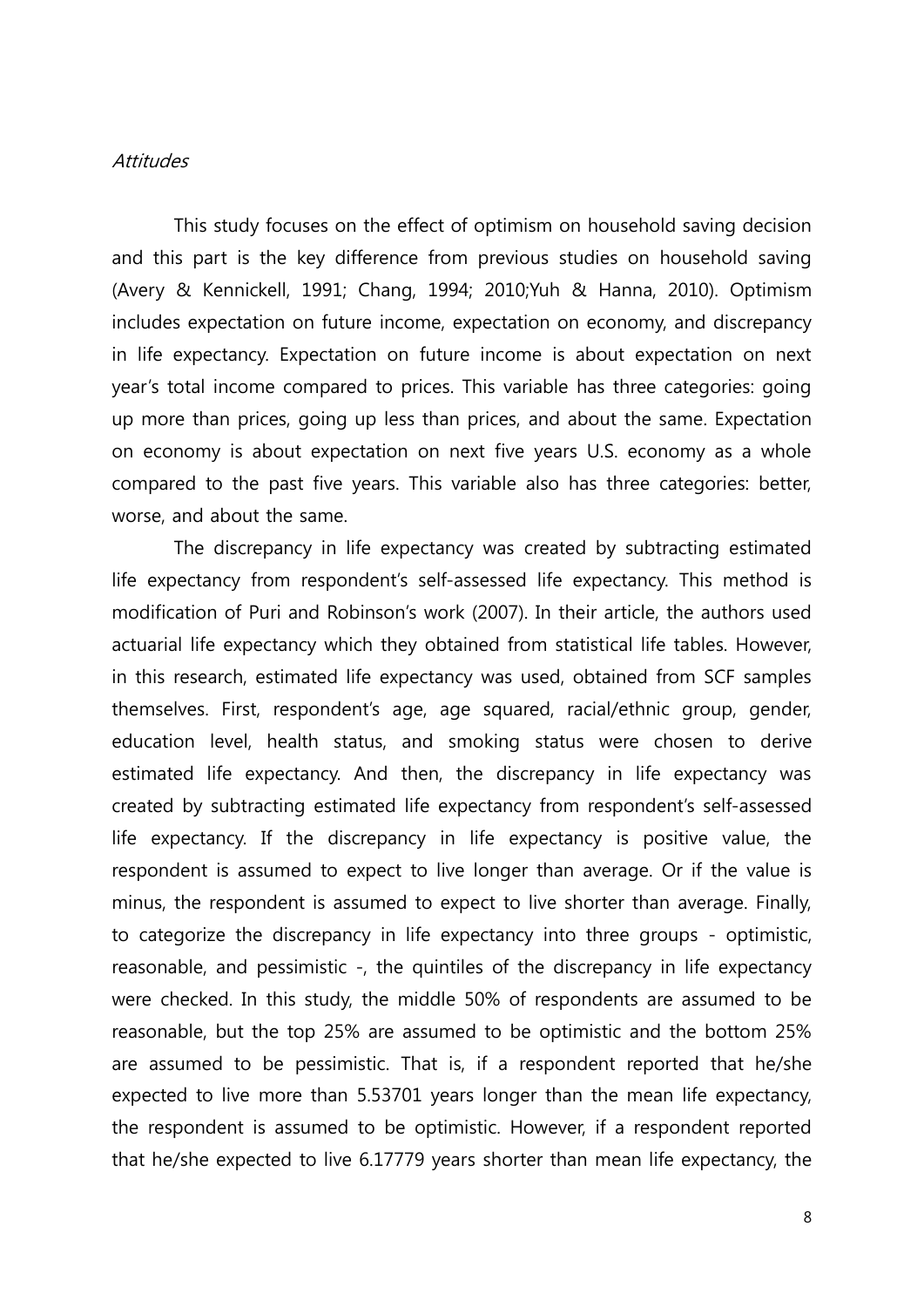respondent is assumed to be pessimistic. Those who reported between them are assumed to be reasonable. Table 1 shows the distribution of life expectancy discrepancy between pessimistic, reasonable, and optimistic.

#### **[Insert Table 1 about here]**

Lastly, if the respondent answered that the next few months or the next year is most important to him/her in planning saving and spending, he/she is regarded as having a short planning horizon. If the next few years or the next 5 to 10 years is most important, the respondent is regarded as having a medium planning horizon, while those who reported longer than 10 years are important are regarded as having a long planning horizon. This categorization is following Fisher and Montalto's (2010) and Pence's (2001).

### **3.3 ANALYSIS**

Since the dependent variable is dichotomous, whether the household saved or not, logistic regression was conducted in this study. To compare how the attitudinal variables improve the model fit after they added, two regression models, one without attitudinal variables and the other without them, were analyzed. The SAS 9.2 software program was used for statistical analysis.

#### **4. RESULTS**

#### **4.1 DESCRIPTIVE ANALYSES**

For descriptive analysis, weighted data were used. In the combined 1995, 1998, 2001, 2004, and 2007 SCF datasets, 56.58% of households reported that they spent less than income. Table 2 shows patterns of percent saved by selected variables. The proportion of saver households increased in 2001, but 2004 and 2007 were lower than 2001.

The proportion saving was highest for respondent's age between 50 and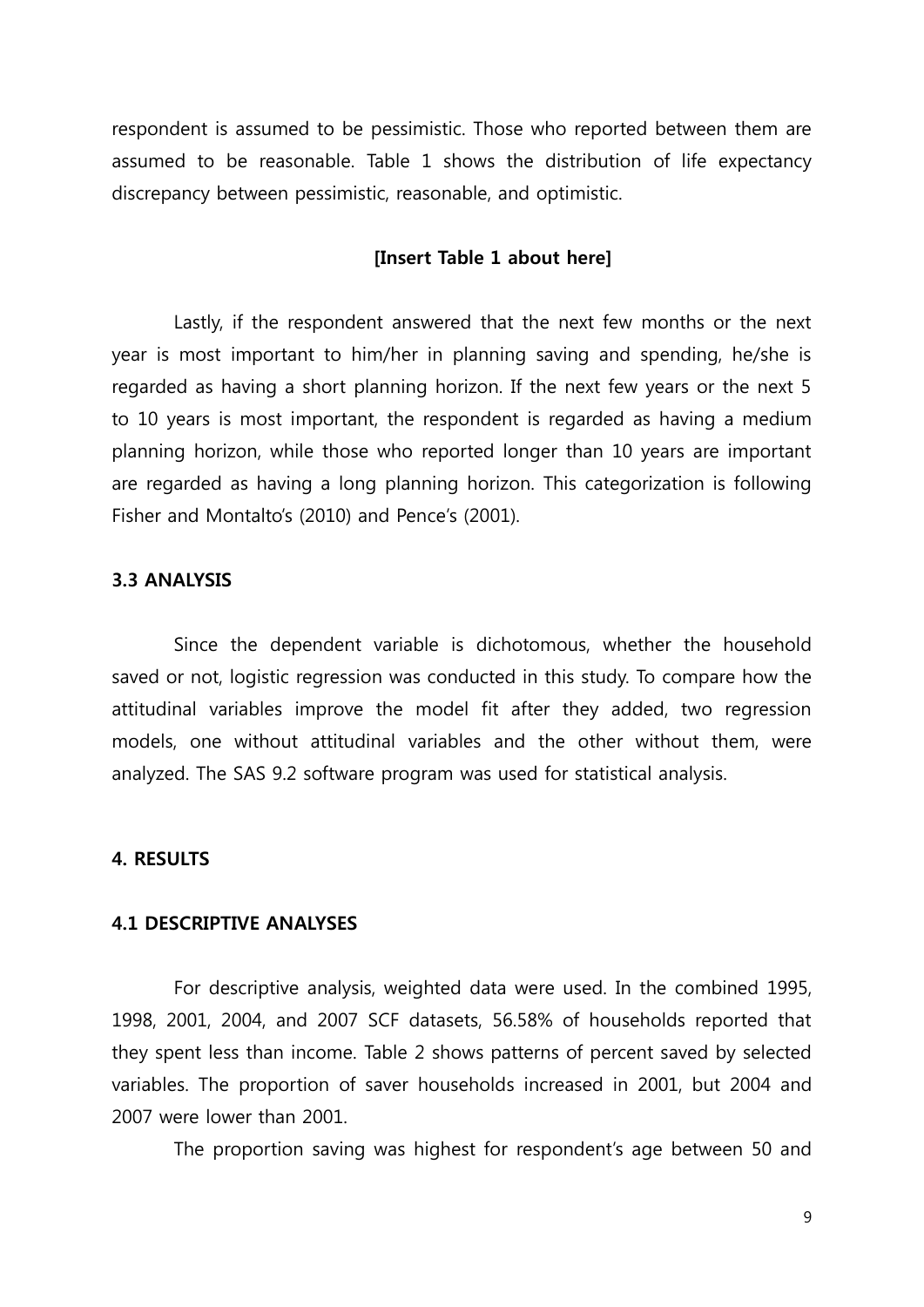59, and lowest when the respondent's age is 70 or over. Single female household and black and Hispanic households had low proportions of saver and the household with less than high school degree showed lowest saver proportion as well. The household with at least one child under age 19 had a slightly lower proportion of savers than the household without any.

Self-employed households had a higher proportion of savers than those who were not self-employed. However, retired households had low proportions of savers.

Home-owning households, those who reported to have current income more than normal, and those who reported to have excellent health had higher proportions of saver. Households with everyone covered by health insurance and households able to get emergency funds from friends or relatives had higher proportions of saver as well.

Those who expected to have income to grow more slowly than inflation, those who expected a worse general economy, and those who were pessimistic about their life expectancy had low proportions of savers. However, those who had longer planning horizons in saving and spending had a higher proportion of savers.

### [Insert Table 2 about here]

Table 3 shows descriptive statistics for continuous variables. The mean income for non-savers was \$37,244 and the median income was \$25,000, while for savers the mean income was \$82,041 and the median income was \$49,000. For non-savers, the mean net worth was \$175,238 and the median net worth was \$36,900, while for savers the mean net worth was \$539,060 and the median net worth of \$131,250. For non-savers the mean respondent life expectancy was age 81.37 and the median was age 80, while for savers the mean was age 82.51 and the median was age 80.

[Insert Table 3 about here]

#### **4.2 MULTIVARIATE ANALYSES**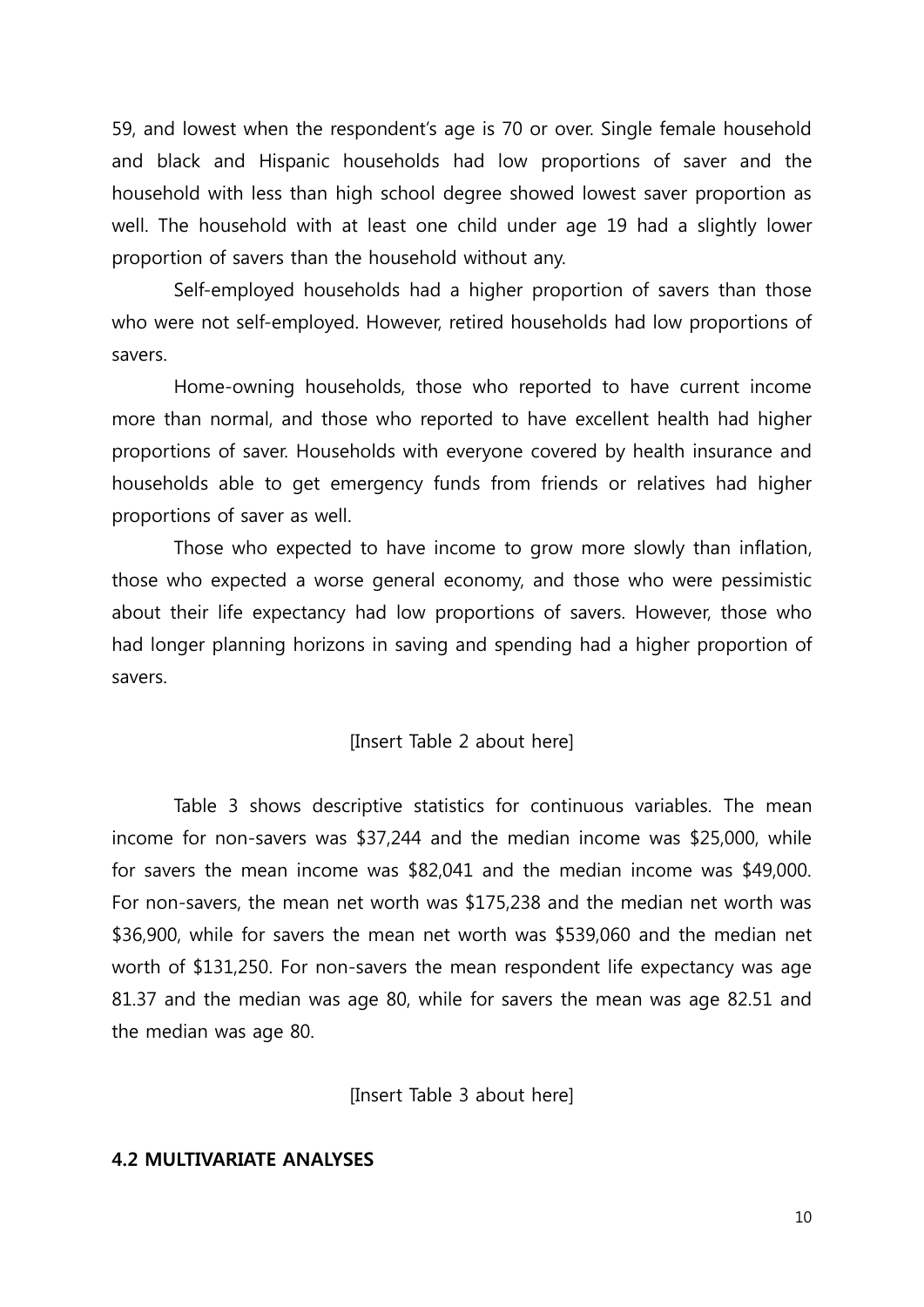In this study, logistic regressions were conducted for two models. The first model is without attitudinal variables and it is quite similar to the Yuh and Hanna (2010)'s model, except that they did not include the 2007 SCF dataset in their analyses. The second model adds three optimism-related variables, which are expectation on future household income, expectation on the economy, and optimism/pessimism in life expectancy, and also the planning horizon variable into the first model. In this way we can observe whether the explanatory power of the model is improved by adding these variables, and we found that the model explains household saving behavior better with the additional optimism variables plus the planning horizon variable. After the attitudinal variables are added, the concordance (percent of model predictions that are correct) increases from 76.6% to 77.2% and the pseudo  $R^2$  increases from 0.1754 to 0.1874. The results of two models are presented in Table 4.

### **4.2.1 LOGISTIC REGRESSION (1) WITHOUT ATTITUDINAL VARIABLES**

As shown in [Table 4], the households in 2001, 2004, and 2007 are less likely to have saved than the households in 1995. The proportion who saved in 1998 is not significantly different from 1995.

Households with a respondent age under 30 have the highest probability of having saved. In Life Cycle Model, the younger households are thought to be borrowers rather than savers. However, when the other variables including household income and net worth are controlled in this study, the results turn out to be opposite (see discussion in Yuh & Hanna, 2010). Single female households are less likely to have saved compared to married households. While racial and ethnic status is assumed to have no effect on saving behavior when the other variables like household education and income are controlled, households with black respondents are less likely to have saved compared to whites. If both partners have lower than high school education status, the households show the lowest probability of having saved. Also, the households with at least one child under age 19 are less likely to have saved than the households without any child under age 19.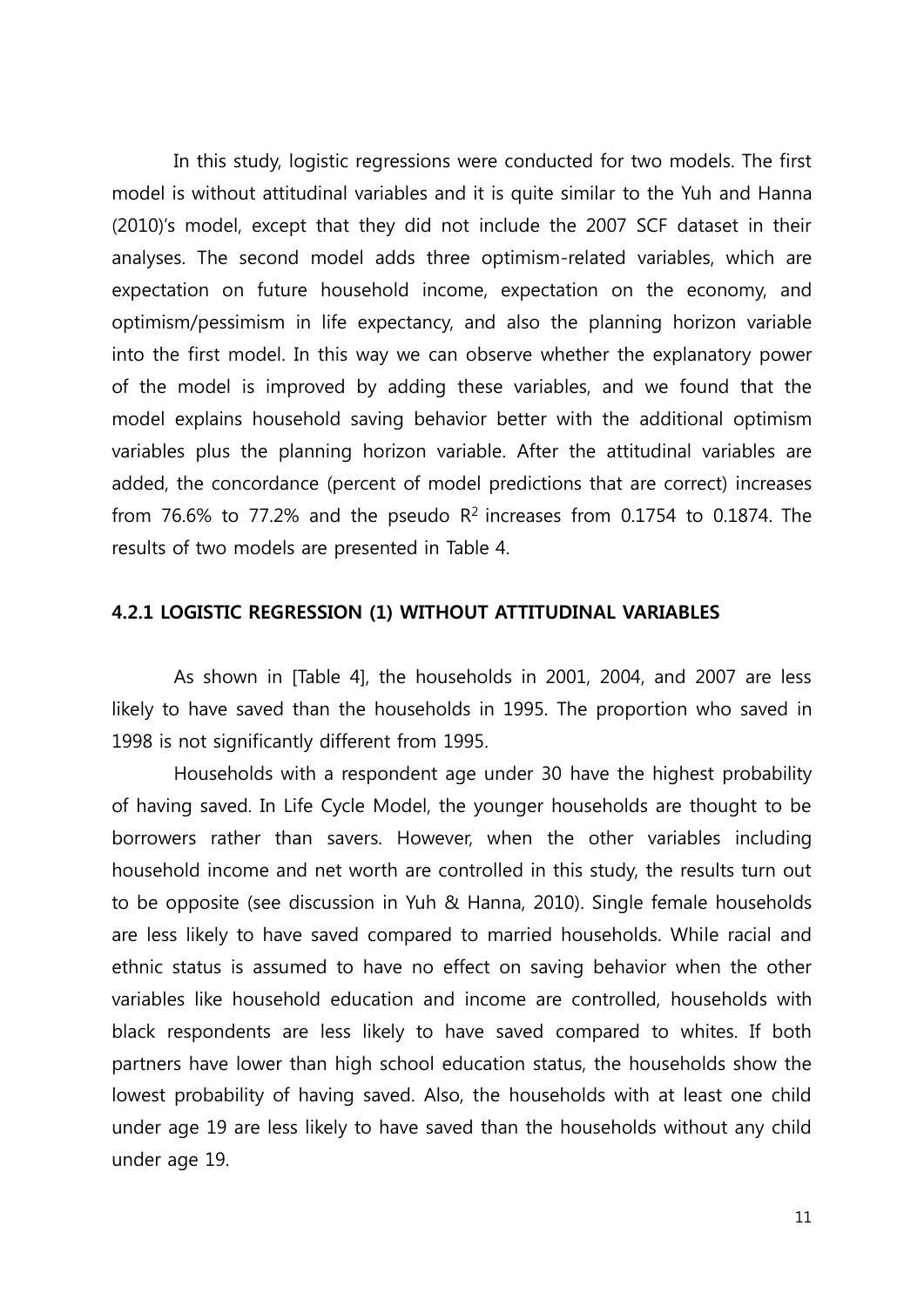#### [Insert Table 4 about here]

Household working status affects households saving as expected. If both partners are self-employed, the households are more likely to have saved than the others. However, if both partners are retired, the households are less likely to have saved than the others.

It is found that the more income or net worth the households have, the more the households are likely to have saved. As expected, the households who consider that current income is higher or same relative to normal year show the higher probability of having saved than the households who consider that current income is lower relative to normal year.

Households with poor health, the households are less likely to have saved than households with better than poor health. This result is inconsistent with Yuh and Hanna (2010)'s findings.

Need to save affects household saving against what is expected. The households who have health insurance covering all household members are found to be more likely to have saved than the households without one. Also, the households who are able to get \$3,000 or more from friends or relatives when emergency are found to be more likely to have saved than the households who are not able to do. About health insurance, Yuh and Hanna (2010) explained that if households not covered by health insurance are currently paying huge medical bills, then their lower likelihood of saving is not surprising. Regarding to emergency fund from friends or relatives, it could be possible that savers have friends or relatives like them, savers, so they could get emergency fund from saver friends. In contrast, borrowers have friends or relatives like them, borrowers, so they may fail to get emergency fund because their borrower friends may not be able to offer.

## **4.2.2 LOGISTIC REGRESSION (Model 2) WITH ATTITUDINAL VARIABLES**

In this second model, three optimism variables - expectation on future income, expectation on economy, and discrepancy in life expectancy – and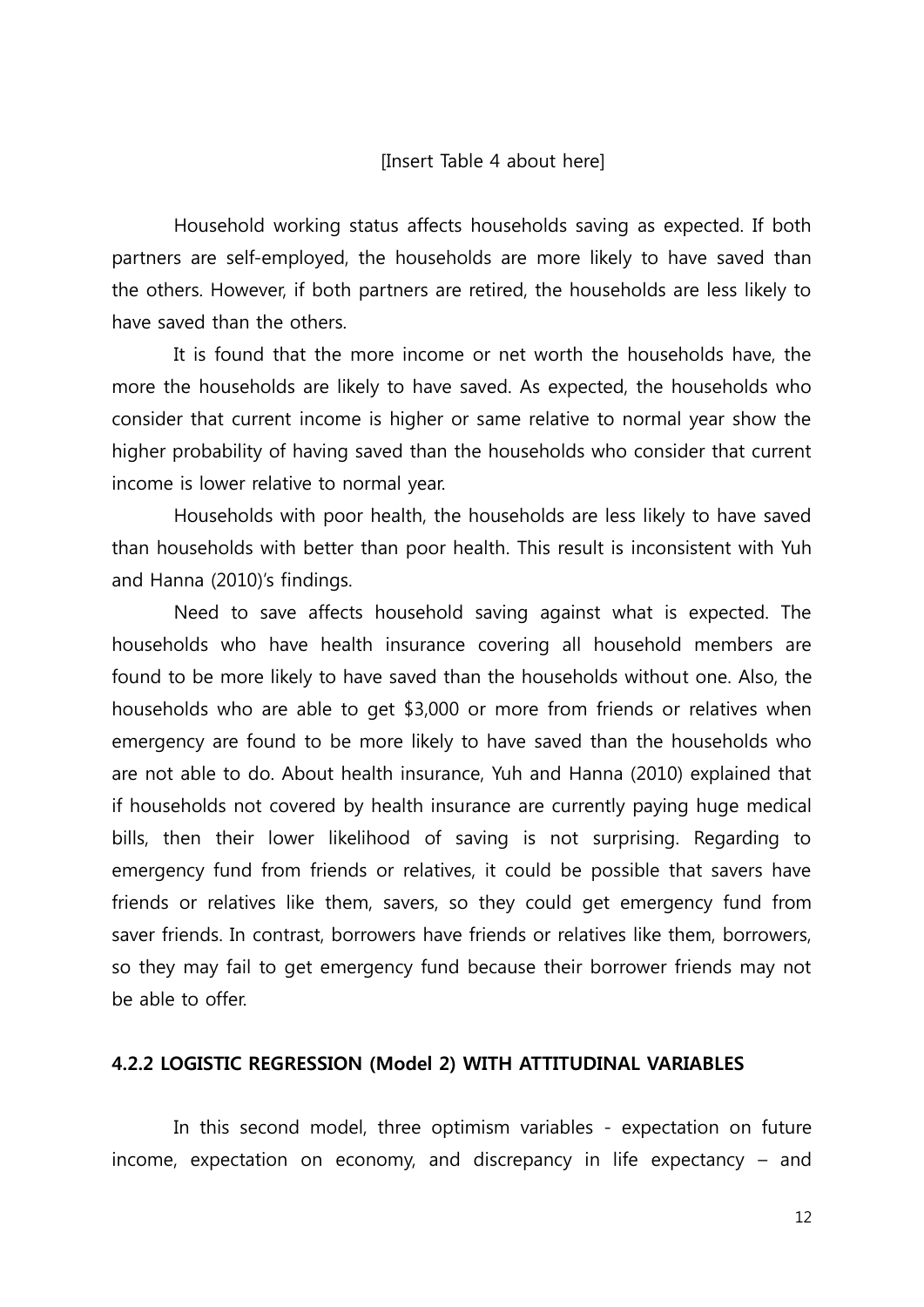planning horizon variable are added into the first model. The common variables show similar results in both models so the findings from those four new variables are presented here.

Respondents who expect their next year's income to increase more than price or increase same as price are more likely to have saved than the respondents who expect their next year's income to increase less than price. Respondents who expect next five years' U.S. economy to be same or better than past five years are more likely to have saved than the respondents who expect next five years' U.S. economy to be worse than past five years. These results are inconsistent with the hypotheses, but they could be understood in the sense that the future income and future economy are restricted only to short term, next year for future income and next five years for future economy. If respondents consider future income increase or future economy improvement as enduring, the results might have been consistent with the hypotheses, but it seems possible that they did not consider personal or national economic improvements as enduring. Another explanation for these unexpected results is that since the dependent variable is having saved or not in the previous year rather than in the current year, current optimism may not explain previous saving behavior in the expected way. Also, it is possible that expectation on future income or economy is related to other factors affecting household saving, for instance, those who are more optimistic are also more future oriented, and therefore more inclined to save out of current income.

Those who are optimistic about their life expectancy are more likely to have saved than the pessimistic respondents. This result is understandable since those who expect live longer than others similar with themselves in age, race, gender, education, health, and smoking status will need more money for their much longer lives after retirement.

Respondents who have longer than a one year planning horizon are more likely to have saved than those who have a year or less planning horizon. This result coincides with previous studies (Fisher & Montalto, 2010; Rabinovich & Webley, 2007; Rha et al., 1998).

### **5. IMPLICATIONS**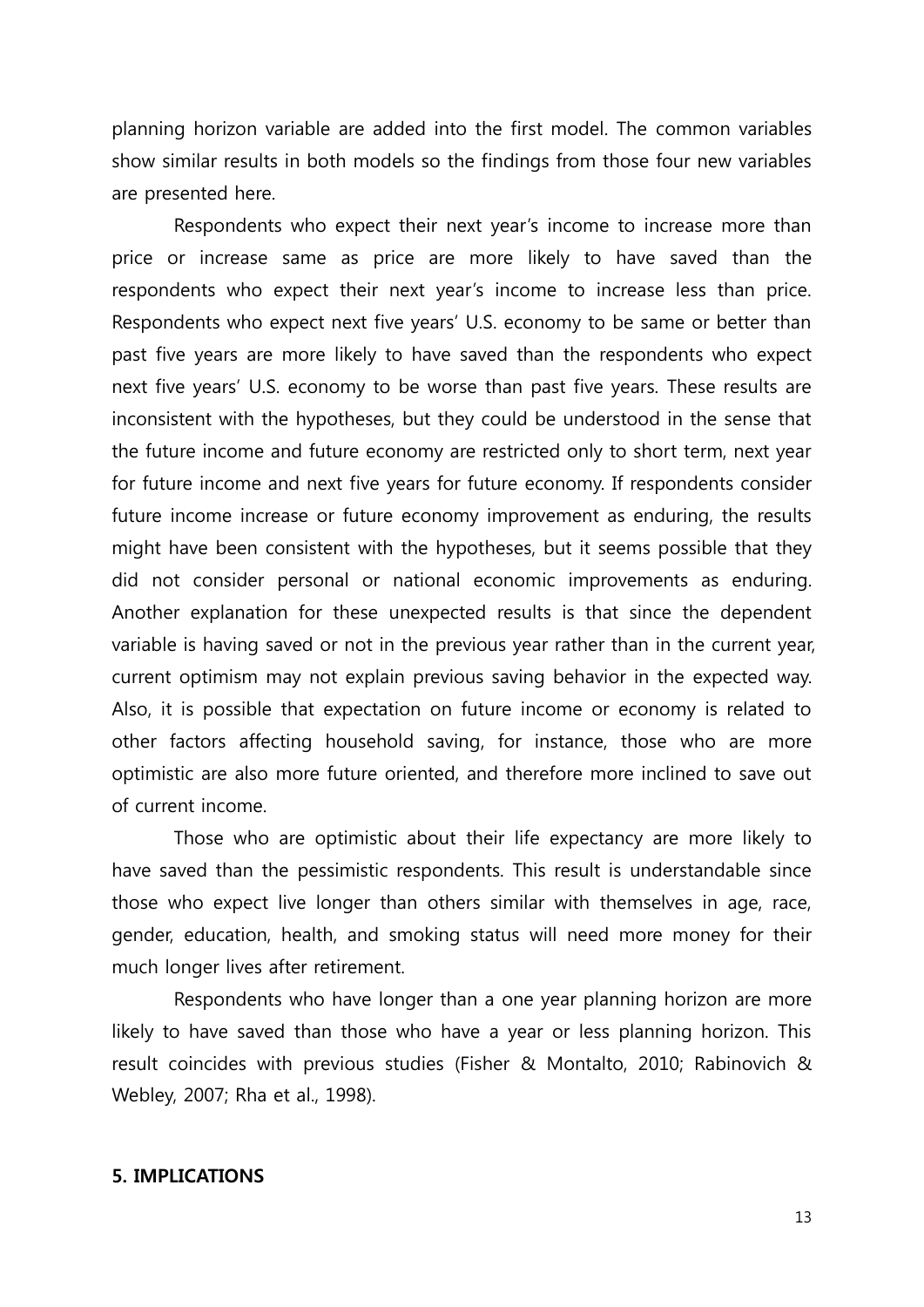This study estimated effects of factors affecting household saving, focusing on consumer optimism. After the attitudinal variables are added into the logistic regression model, the model explains household saving behavior better. It is shown that, in general, optimistic consumers on their future income, general economy, and life expectancy tend to more likely be savers.

Even though there has been research showing the positive effects of optimism on health and welfare, Puri and Robinson (2007) had suggested that optimism would to lead suboptimal decision making in the field of consumer finance. Especially for saving behavior, optimism has been expected to lower the likelihood of saving. However, this study showed that optimism on future income, general economy, and life expectancy is positively related to household saving. The role of optimism perspective in consumer financial decision making is important and should be considered in future research.

Future research should develop more accurate measurement on consumer optimism. If we measure enduring optimism rather than just the next one or five years' short term optimism, we could understand the effects of consumer optimism and saving behavior better. Also, it would be helpful to find other factors which are related to consumer optimism and, at the same time, affect to household saving. Furthermore, investigating the effects of consumer optimism on other various financial behaviors would bring intriguing topics to consumer finance research.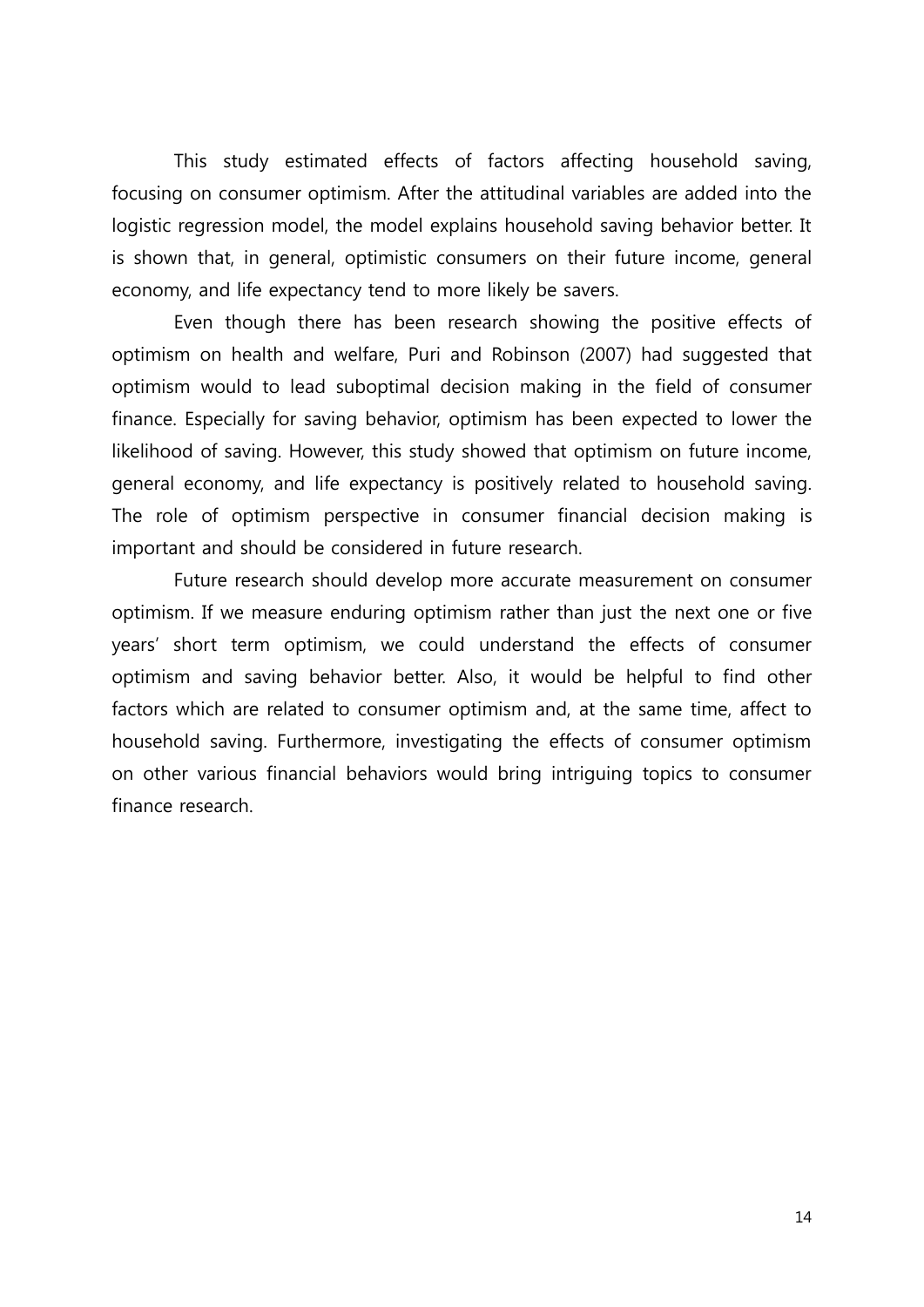#### **REFERENCES**

Avery, R. B., and Kennickell, A. B. (1991). Household saving in the U.S. Review of Income and Wealth, 37(4), 409-430.

Balasuriya. K., Muradoglu, G., and Ayton, P. (2010). Optimism and portfolio choice. Working paper. Available at SSRN: http://ssrn.com/abstract=1568908

Browning, M. and Crossley, T. F. (2001). The life-cycle model of consumption and saving. Journal of Economic Perspectives, 15 (Summer): 3-22.

Chang, Y. R. (1994). Saving behavior of U.S. households in the 1980s: Results from the 1983 and 1986 Survey of consumer Finances. Financial Counseling and Planning, 5, 1-21.

DeVaney, S. A., Anong, S. T., and Whirl, S. E. (2007). Household savings motives. The Journal of Consumer Affairs, 41(1), 174-186.

Fisher P. J., and Montalto, C. P. (2010). Effect of saving motives and horizon on saving behaviors. Journal of Economic Psychology, 31(1), 92-105.

Gervais, S., Heaton, J. B., and Odean, T. (2002). The Positive role of overconfidence and optimism in investment policy. Working paper. University of Pennsylvania.

Jacobsen, B., Lee, J. B., and Marquering, W. (2008). Are men more optimistic? Working Paper, Erasmus University.

Katona, G. (1968). Consumer behavior: Theory and findings on expectations and aspirations. The American Economic Review, 58(2), 19-30.

Katona, G. (1974). Psychology and consumer economics. Journal of Consumer Research, 1(1), 1-8.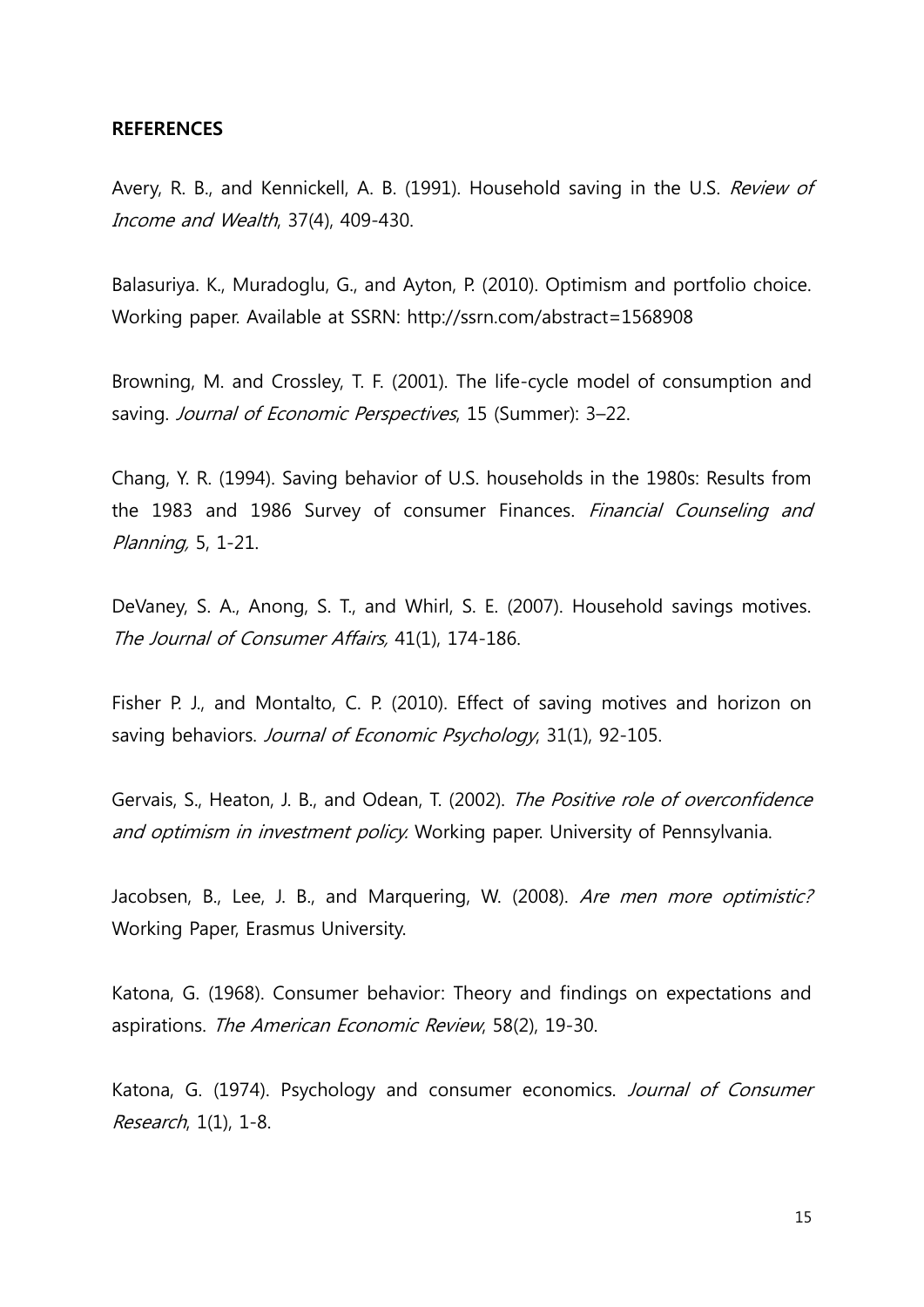Lea S. E. G., Webley, P., and Wlaker, C. M. (1995). Psychological factors in consumer debt: Money management, economic socialization, and credit use. Journal of Economic Psychology, 16, 681-701.

Lindamood , S., Hanna, S. D., and Bi, L. (2007). Using the Survey of Consumer Finances: Some methodological considerations and issues. Journal of Consumer Affairs, 41(2), 195-222.

Pence, K. M. (2001). 401(k)s and household saving: New evidence from the Survey of Consumer Finances. FEDS Working Paper No. 2002-06.

Puri, M. and Robinson, D. T. (2007). Optimism and economic choice. Journal of Financial Economics, 86(1), 71-99.

Rabinovich, A. & Webley, P. (2007). Filling the gap between planning and doing: Psychological factors involved in the successful implementation of saving intention. Journal of Economic Psychology, 28(4), 444-461.

Rha, J., Montalto, C. P., and Hanna, S. D. (2006). The effect of self-control mechanisms on household saving behavior. Financial Counseling and Planning, 17(2), 3-16.

Thaler, R. H. and Sunstein, C. R. (2008). Nudge: Improving decisions about health, wealth, and happiness. Yale University Press: New Haven & London.

Yuh, Y. and Hanna, S. D. (2010). Which households think they save? Journal of Consumer Affair, 44(1), 70-97.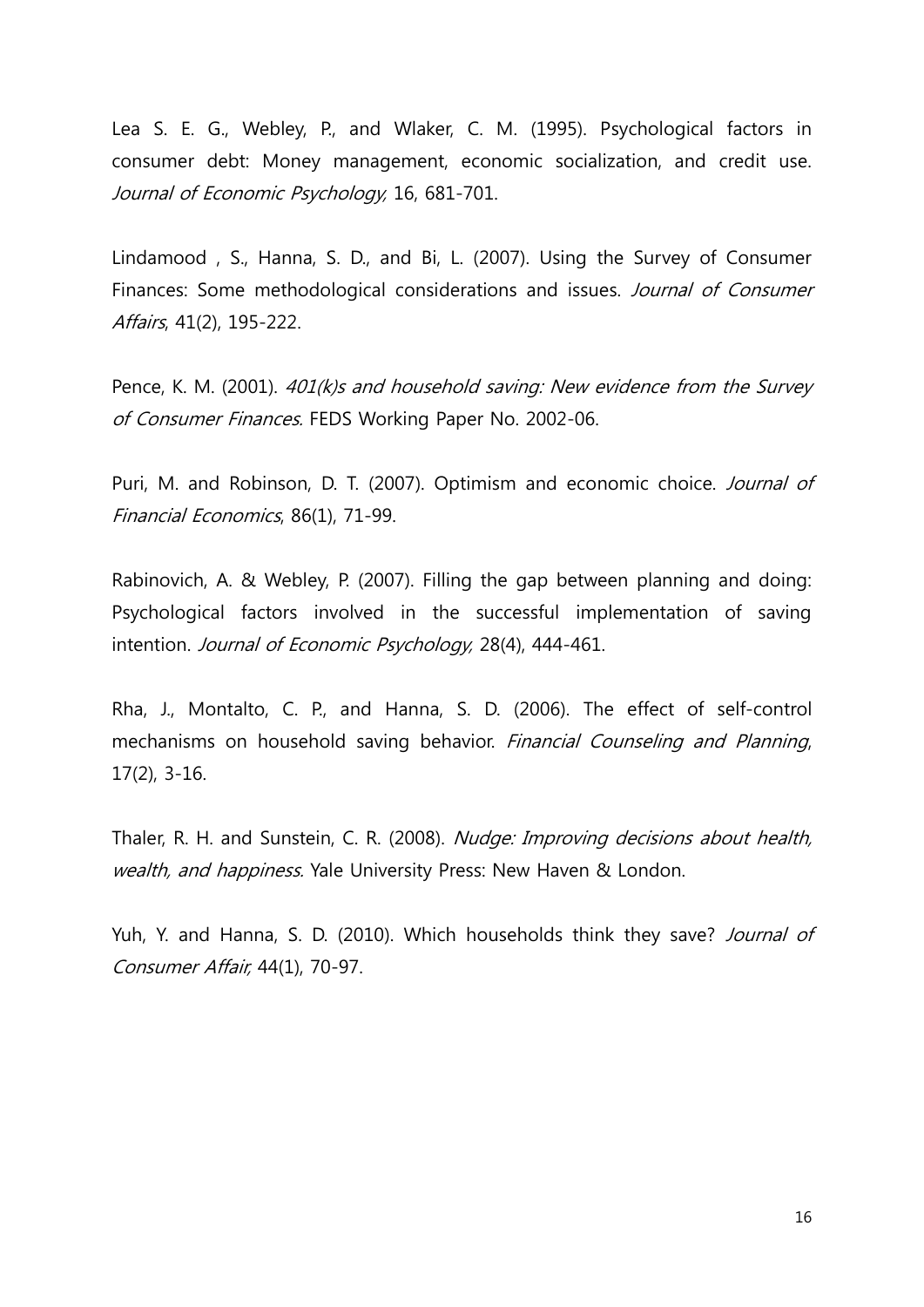| Quantile | <b>Estimate</b> | <b>Discrepancy</b> |
|----------|-----------------|--------------------|
| 100%     | 80.69582        | 100%-75%           |
| 95%      | 17.84276        | Optimistic         |
| 90%      | 13.21934        |                    |
| 75%      | 5.53699         | 75%-25%            |
| 50%      | $-0.68531$      | Reasonable         |
| 25%      | $-6.17779$      |                    |
| 10%      | $-11.51345$     | 25%-0%             |
| 5%       | $-15.19635$     | Pessimistic        |
| 0%       | $-54.65881$     |                    |

# **Table 1. Quantiles of the Discrepancy in Life Expectancy**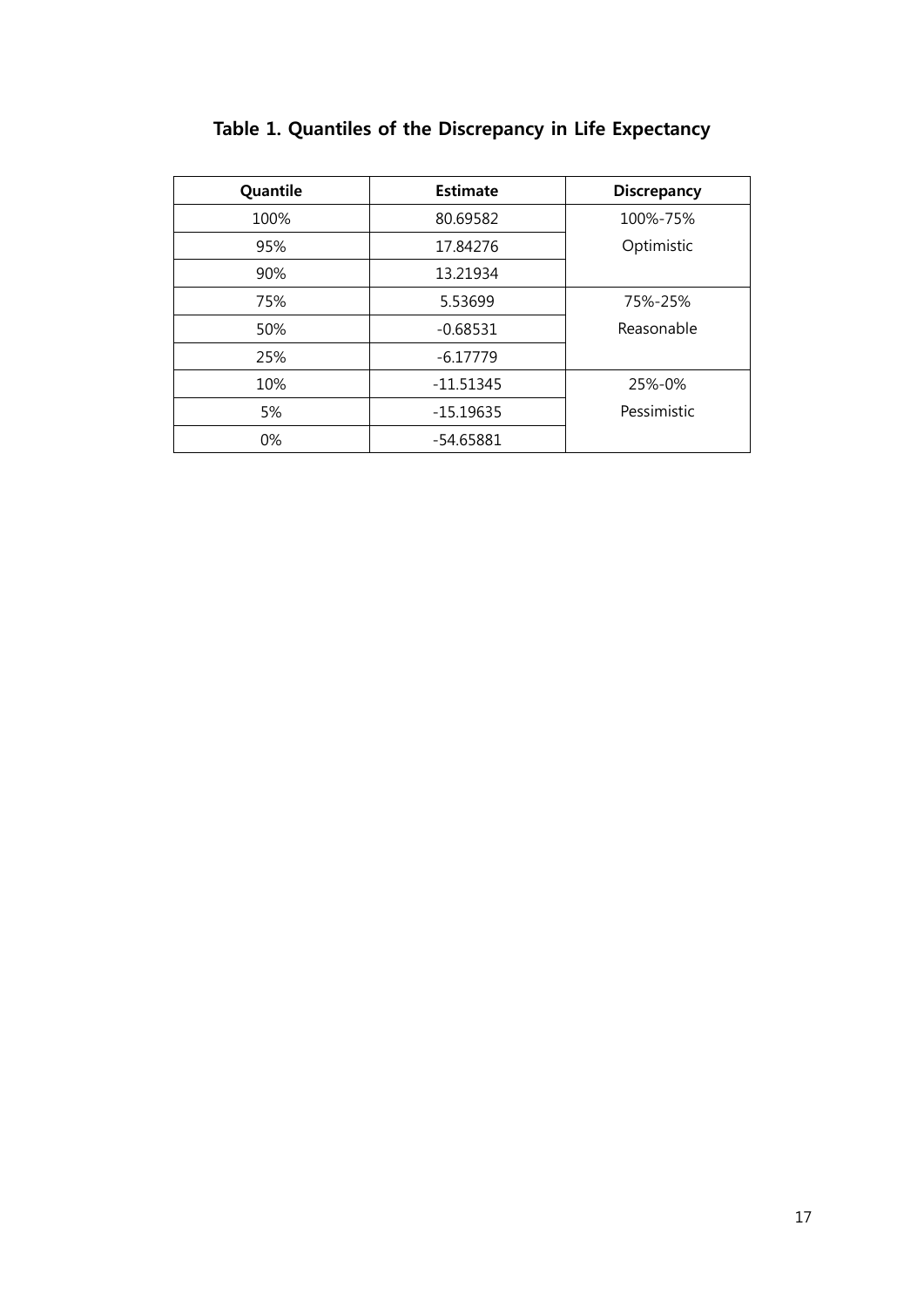| <b>Variable</b>         | Category                                                            | Percentage in | Saved: spending < Income |                           |
|-------------------------|---------------------------------------------------------------------|---------------|--------------------------|---------------------------|
|                         |                                                                     | Category      |                          |                           |
|                         |                                                                     | $(N=21,983)$  | 56.58%                   | <b>Significance level</b> |
| Year                    | 1995                                                                | 19.56         | 55.20                    |                           |
|                         | 1998                                                                | 19.58         | 55.87                    | 0.1588                    |
|                         | 2001                                                                | 20.21         | 59.24                    | < 0.0001                  |
|                         | 2004                                                                | 20.56         | 56.09                    | 0.0588                    |
|                         | 2007                                                                | 20.10         | 56.45                    | 0.0084                    |
| Age                     | $-29$                                                               | 14.73         | 54.16                    |                           |
|                         | 30-39                                                               | 19.84         | 56.92                    | < 0.0001                  |
|                         | 40-49                                                               | 22.14         | 58.49                    | < 0.0001                  |
|                         | $50 - 59$                                                           | 16.82         | 60.05                    | < 0.0001                  |
|                         | 60-69                                                               | 11.75         | 57.13                    | < 0.0001                  |
|                         | $70 -$                                                              | 14.72         | 51.29                    | < 0.0001                  |
| <b>Marital status</b>   | <b>Married</b>                                                      | 51.23         | 64.17                    |                           |
|                         | Partner                                                             | 7.11          | 54.66                    | < 0.0001                  |
|                         | Single male                                                         | 14.22         | 56.68                    | < 0.0001                  |
|                         | Single female                                                       | 27.45         | 42.88                    | < 0.0001                  |
| Race                    | White                                                               | 75.79         | 59.97                    |                           |
|                         | Black                                                               | 12.77         | 42.07                    | < 0.0001                  |
|                         | Hispanic                                                            | 7.90          | 45.59                    | < 0.0001                  |
|                         | Other                                                               | 3.54          | 60.92                    | 0.2337                    |
| <b>Education of the</b> | <high school<="" td=""><td>11.39</td><td>35.18</td><td></td></high> | 11.39         | 35.18                    |                           |
| household               | High school                                                         | 28.68         | 50.65                    | < 0.0001                  |
|                         | Some college                                                        | 19.36         | 54.27                    | < 0.0001                  |
|                         | College degree                                                      | 40.57         | 67.89                    | < 0.0001                  |
| Child < age $19$        | Yes                                                                 | 34.83         | 55.38                    | < 0.0001                  |
|                         | No                                                                  | 65.17         | 57.23                    |                           |
| Self-employed           | Yes                                                                 | 13.87         | 64.63                    | < 0.0001                  |
| Of the                  | No                                                                  | 86.13         | 55.29                    |                           |
| household               |                                                                     |               |                          |                           |
| Retirement              | Yes                                                                 | 21.54         | 45.27                    | < 0.0001                  |

# **Table 2. Descriptive Analysis for Categorized Variables**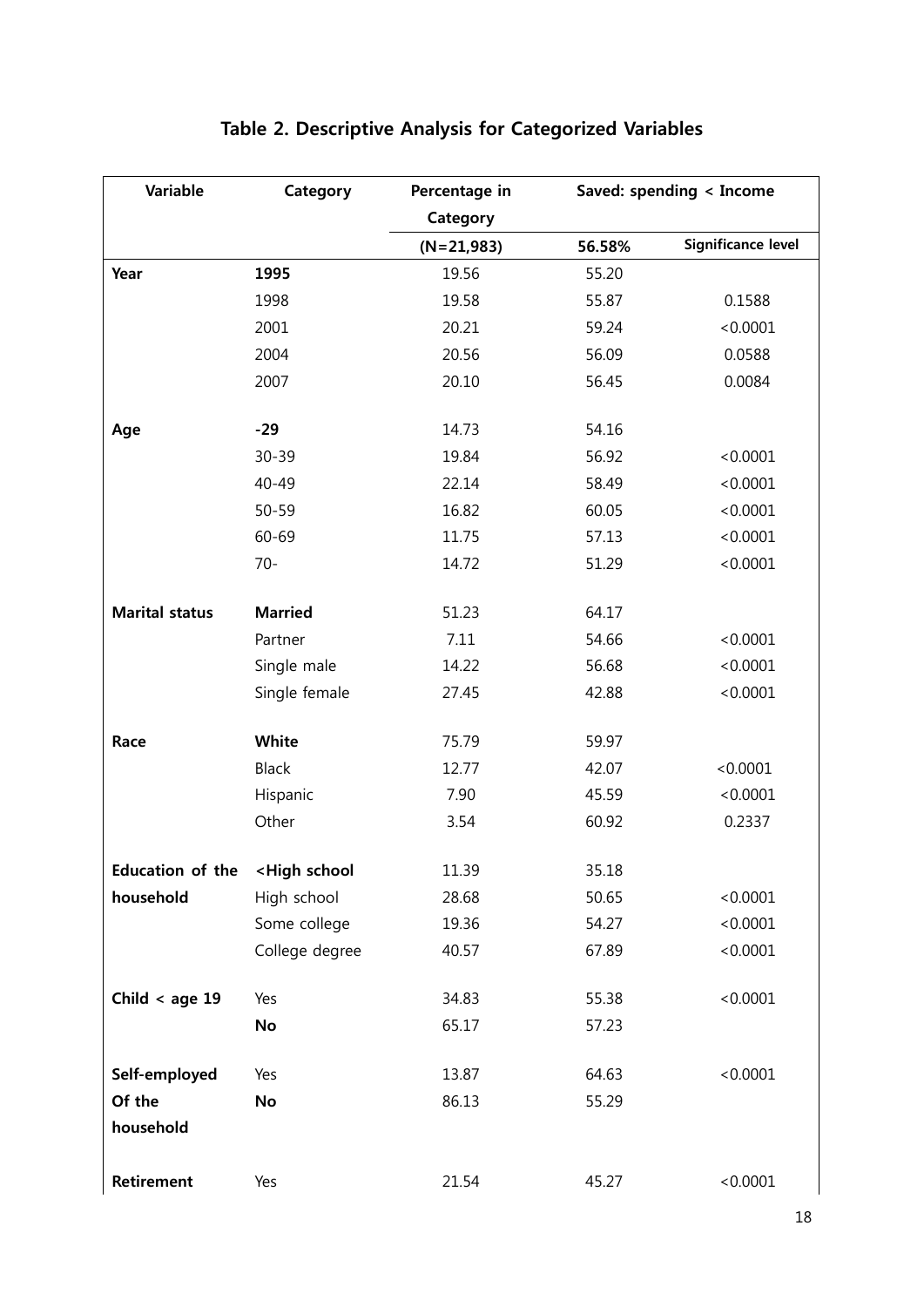| <b>Variable</b>         | Category      | Percentage in | Saved: spending < Income |                    |
|-------------------------|---------------|---------------|--------------------------|--------------------|
|                         |               | Category      |                          |                    |
|                         |               | $(N=21,983)$  | 56.58%                   | Significance level |
| status of the           | <b>No</b>     | 78.46         | 59.69                    |                    |
| household               |               |               |                          |                    |
| Homeowner               | Yes           | 67.29         | 62.69                    | < 0.0001           |
|                         | <b>No</b>     | 32.71         | 44.01                    |                    |
| <b>Current income</b>   | Higher normal | 9.36          | 64.84                    | < 0.0001           |
|                         | Normal        | 74.12         | 58.47                    | < 0.0001           |
|                         | Lower normal  | 16.52         | 43.43                    |                    |
| Self-assessed           | Excellent     | 21.53         | 65.42                    | < 0.0001           |
| health of the           | Good          | 47.99         | 59.64                    | < 0.0001           |
| household               | Fair          | 22.60         | 49.13                    | < 0.0001           |
|                         | Poor          | 7.88          | 35.19                    |                    |
| All covered<br>by       | Yes           | 81.02         | 59.74                    | < 0.0001           |
| health insurance        | <b>No</b>     | 18.98         | 43.09                    |                    |
| <b>Emergency fund</b>   | Yes           | 40.86         | 64.14                    | < 0.0001           |
| from friends            | No            | 59.14         | 51.36                    |                    |
| <b>Expectation on</b>   | Up more       | 21.64         | 61.08                    | < 0.0001           |
| future income           | Same          | 46.44         | 59.26                    | < 0.0001           |
|                         | Up less       | 31.92         | 49.64                    |                    |
| <b>Expectation on</b>   | <b>Better</b> | 30.99         | 57.82                    | < 0.0001           |
| economy                 | Same          | 42.72         | 58.84                    | < 0.0001           |
|                         | <b>Worse</b>  | 26.29         | 51.45                    |                    |
| Discrepancy in          | Optimistic    | 25.00         | 56.08                    | < 0.0001           |
| life expectancy         | Reasonable    | 50.00         | 58.61                    | < 0.0001           |
|                         | Pessimistic   | 25.00         | 53.03                    |                    |
| <b>Planning horizon</b> | <b>Short</b>  | 33.88         | 45.00                    |                    |
|                         | Medium        | 51.95         | 60.32                    | < 0.0001           |
|                         | Long          | 14.17         | 70.58                    | < 0.0001           |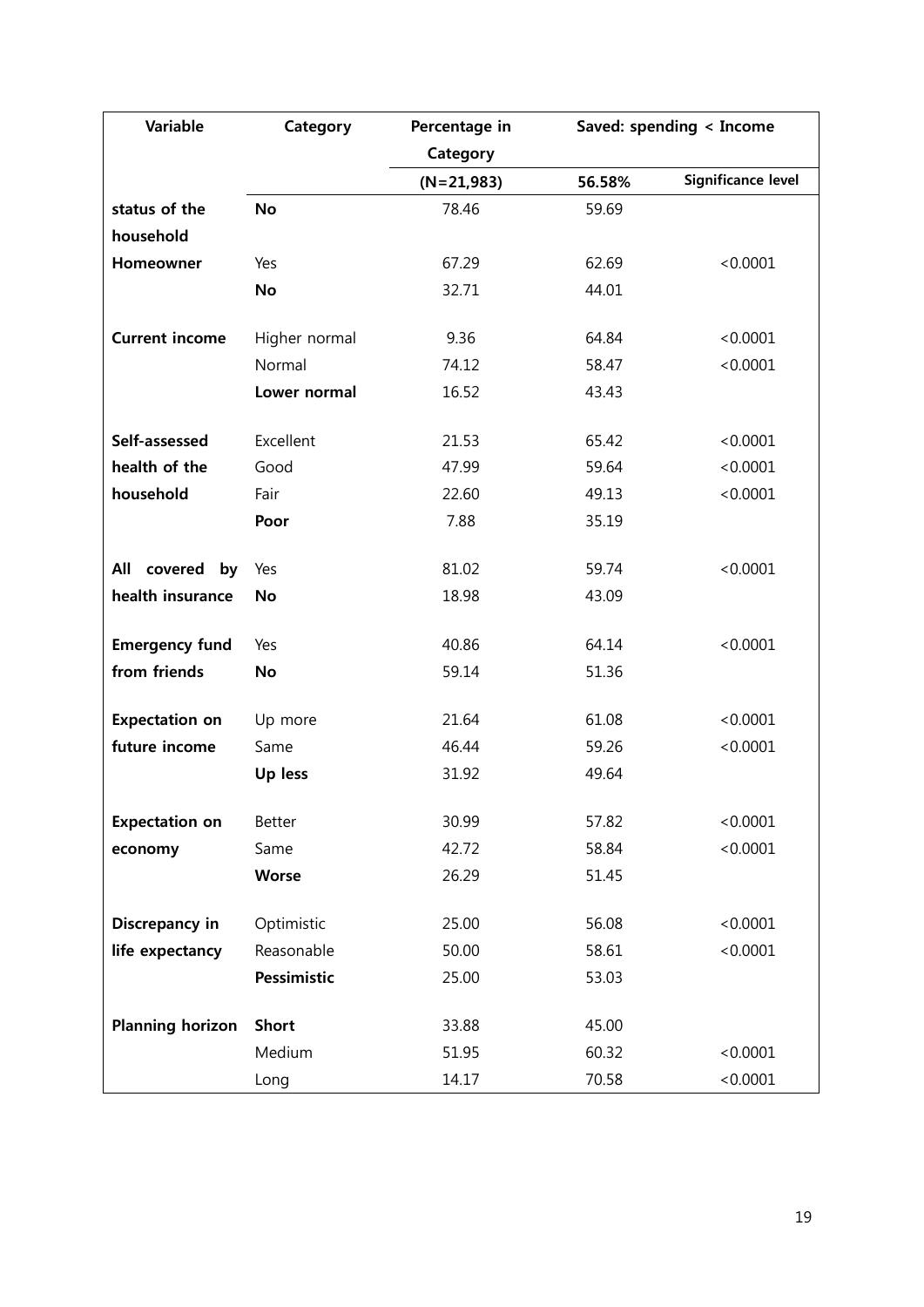|                                                     | Non-saver   |               |             | Saver         |
|-----------------------------------------------------|-------------|---------------|-------------|---------------|
|                                                     | <b>Mean</b> | <b>Median</b> | <b>Mean</b> | <b>Median</b> |
| Income                                              | 37,244      | 25,000        | 82,041      | 49,000        |
| (min: 0                                             |             |               |             |               |
| max:181,670,000)                                    |             |               |             |               |
| Net worth<br>(min:-15,162,200<br>max:1,411,730,000) | 175,238     | 36,900        | 539,059     | 131,250       |
| Life expectancy<br>(min: 26 max:150)                | 81.33       | 80.00         | 82.51       | 80.00         |

# **Table 3. Descriptive Analyses for Continuous Variables**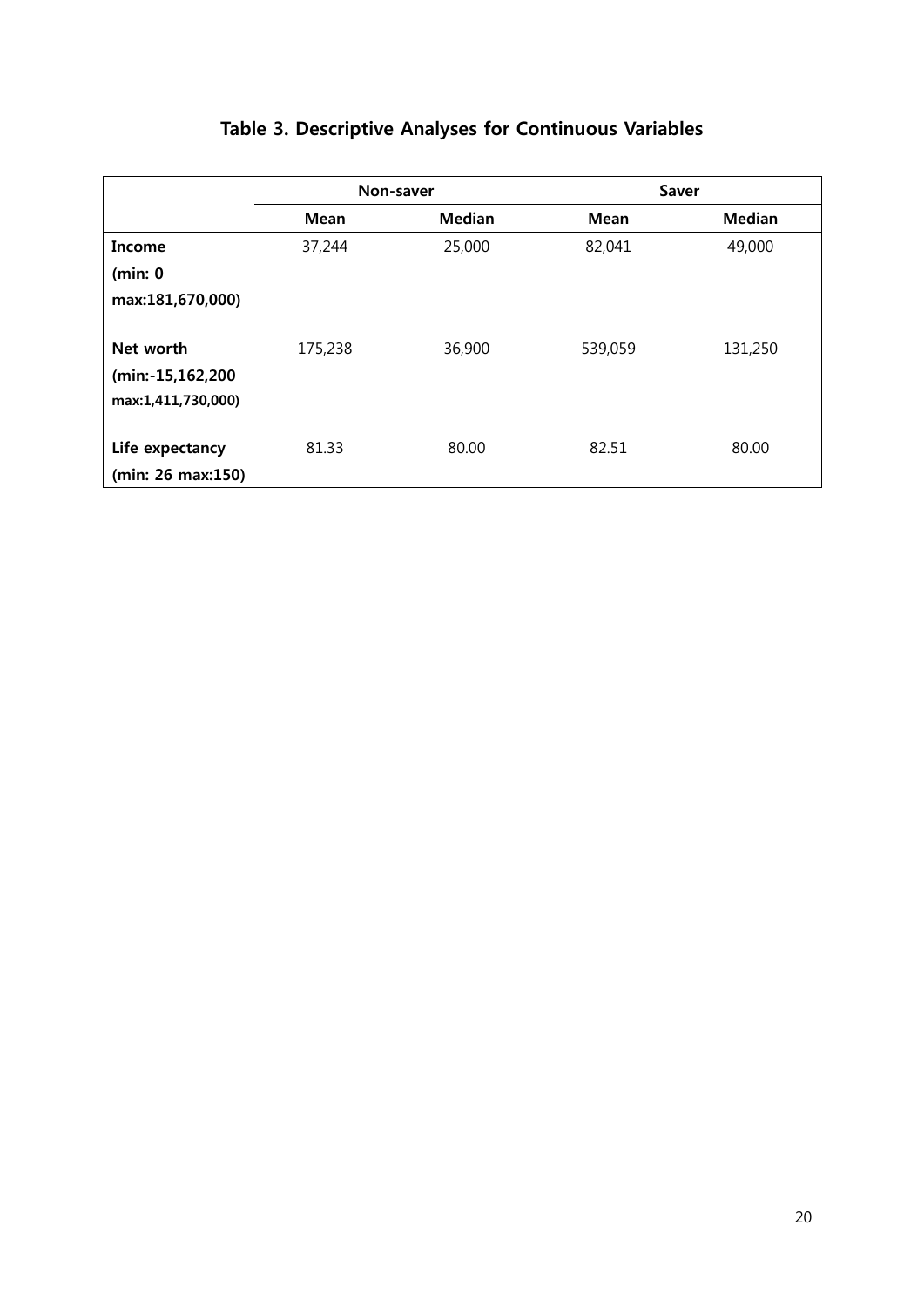|                                                                                           | Saved: Spending < Income |         |             |         |
|-------------------------------------------------------------------------------------------|--------------------------|---------|-------------|---------|
|                                                                                           | Model 1                  |         | Model 2     |         |
| Variable                                                                                  | Coefficient              | P value | Coefficient | P value |
| Intercept                                                                                 | $-3.0715$                | < .0001 | $-3.4102$   | < .0001 |
| Survey year (1995)                                                                        |                          |         |             |         |
| 1998                                                                                      | $-0.0378$                | 0.4484  | $-0.0429$   | 0.3957  |
| 2001                                                                                      | $-0.2480$                | < .0001 | $-0.2275$   | 0.0002  |
| 2004                                                                                      | $-0.3324$                | < .0001 | $-0.3167$   | < .0001 |
| 2007                                                                                      | $-0.3599$                | < .0001 | $-0.3115$   | < .0001 |
| Age $(< 30)$                                                                              |                          |         |             |         |
| 30-39                                                                                     | $-0.2095$                | 0.0004  | $-0.1736$   | 0.0038  |
| 40-49                                                                                     | $-0.2790$                | < .0001 | $-0.2392$   | < .0001 |
| $50 - 59$                                                                                 | $-0.2967$                | < .0001 | $-0.2551$   | 0.0001  |
| 60-69                                                                                     | $-0.2597$                | 0.0008  | $-0.1958$   | 0.0122  |
| 70 and over                                                                               | $-0.2254$                | 0.0086  | $-0.1230$   | 0.1578  |
| Marital status (Married)                                                                  |                          |         |             |         |
| Partner                                                                                   | $-0.0675$                | 0.3170  | $-0.0469$   | 0.4893  |
| Single male                                                                               | $-0.0249$                | 0.6392  | $-0.0105$   | 0.8448  |
| Single female                                                                             | $-0.3897$                | < .0001 | $-0.3446$   | < .0001 |
| Racial/ethnic stats (White)                                                               |                          |         |             |         |
| <b>Black</b>                                                                              | $-0.2080$                | 0.0001  | $-0.2172$   | < .0001 |
| Hispanic                                                                                  | $-0.0993$                | 0.1314  | $-0.0968$   | 0.1452  |
| Other                                                                                     | 0.0382                   | 0.6568  | 0.0208      | 0.8103  |
| Household education ( <high school)<="" td=""><td></td><td></td><td></td><td></td></high> |                          |         |             |         |
| High school degree                                                                        | 0.1428                   | 0.0255  | 0.1423      | 0.0270  |
| Some college                                                                              | 0.1809                   | 0.0083  | 0.1615      | 0.0192  |
| Bachelor's degree and above                                                               | 0.4036                   | < .0001 | 0.3463      | < .0001 |
| Presence of a child under age 19                                                          | $-0.2756$                | < .0001 | $-0.2827$   | < .0001 |
| Household self-employed                                                                   | 0.1408                   | 0.0010  | 0.1076      | 0.0130  |
| Household retired                                                                         | $-0.3146$                | < .0001 | $-0.2898$   | < .0001 |
| Homeowner                                                                                 | 0.0852                   | 0.0530  | 0.0808      | 0.0694  |
| Log income                                                                                | 0.1774                   | < .0001 | 0.1615      | < .0001 |
| Log net worth                                                                             | 0.0739                   | < .0001 | 0.0694      | < .0001 |
| Current income relative to normal (Lower)                                                 |                          |         |             |         |
| Same                                                                                      | 0.4245                   | < .0001 | 0.4367      | < .0001 |
| Higher                                                                                    | 0.5271                   | < .0001 | 0.5464      | < .0001 |
| Household health (Poor)                                                                   |                          |         |             |         |

# **Table 4. Summary of Two Logistic Regression Results**